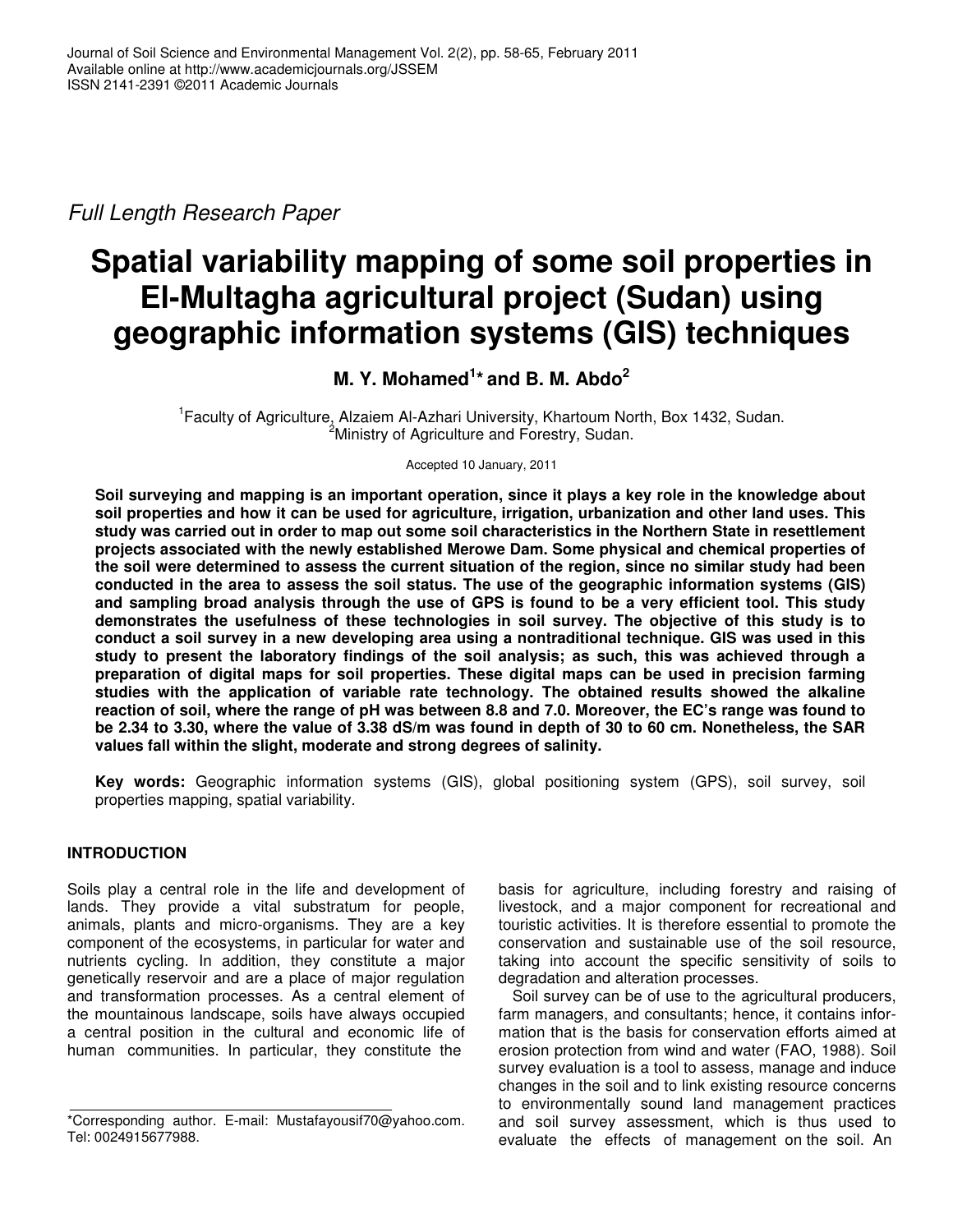intimate knowledge about the types of soils and their spatial distribution is a prerequisite in developing rational land use plan for agriculture, forestry, irrigation and drainage etc.

Soil survey provides an accurate and scientific inventory of different soils, their kind, nature and extent of distribution so that one can make prediction about their characters and potentialities. It also provides adequate information in terms of land form, terraces and vegetation (Brown et al., 1978).

Reliable and timely information on soil is a vital issue conducted throughout the nation in order to gather spatial information and associated statistics on crops, rangeland and other related types of soil uses. Such types of information are most important for the implementation of effective management and decisions making at district levels.

Advent of GIS technology and its great potential in the field of soil have opened newer possibilities of improving soil statistic system as it offers accelerated, repetitive, spatial and temporal synoptic view. GIS is a potential tool for handling voluminous data and has the capability to support spatial statistical analysis, thus there is a great scope to improve the accuracy of soil survey through the application of GIS. It may be difficult to implement such programs without regulations to deal with information that enables researchers and decision-makers to benefit from the vast quantity of data and maps that can be used effectively by using methods of collection, storage and traditional or customary analysis; therefore, it is now important to use some systems such as GIS so as to create geographic information rules that will help in the accounting and analysis of the achievements and maintenance programs. The development of plans and processes of data acquisition and analysis is very fast through the use of GIS as compared to conventional methods.

The main objective of this study is to conduct a soil survey in a newly developing area using a nontraditional technique. GIS will be used in this study to represent and illustrate the geo-referenced the laboratory's analysis findings of the soil analysis, spatially to help in identification of areas suitable for the cultivation of crops in the study area and to develop a suitability map for the study area. This will be achieved through the preparation of a digital map for some soil properties. New tools allow both the scientists who implement soil survey and the decision makers who use them to better analyze and utilize the data. GIS has greatly improved the ability to analyze and spatially depict soil data. In addition, custom soil data queries can be made and the results can be presented spatially using real world locations.

#### **MATERIALS AND METHODS**

This work was conducted in a study area located in the Western bank of the River Nile, in the Northern State of Sudan, and the area

was confined between longitudes 30º 00' 08" and 31º 15' 31"E and latitudes 17º 50' 11" and 18º 10' 11" N (Figure 1).

The total area of the project is about 147000 km<sup>2</sup>. The project area is a true desert with extremely high temperatures and solar radiation in summer, low temperatures in winter, low rain fall and high wind speed. The diurnal range of temperature is wide all year round. The mean maximum and minimum temperatures are 37 and 19°C, respectively, whereas the climate is hyper-arid with low vapor pressure and relative humidity. The shine duration of the mean bright sun is 10.5 h; nevertheless, solar radiation is as high as 25.88 MJM in May. Rainfall is low with a mean annual amount of 21 mm, whereas the wind prevails from the North for most parts of the year. The winter season is characterized by the strong dry North direction winds which cause serious sand drift in the area. However, the average wind speed is 15.7 km/h (Ministry of Agriculture and Forestry (MAF), 1999).

The data required for this study were collected from different sources and were used in the database construction. The ground truth and field observations were obtained using a GPS navigator at a 500 m grid interval covering the study area. The field activities included an examination of the landscape set up and description of the soil mapping units and laboratory analysis of the collected soil samples from the field. The data were collected from the Ministry of Agriculture and Forestry for characterization of the standard chemical and physical properties and the general properties of the soil of the Northern State area.

#### **RESULTS AND DISCUSSION**

Soil surveying and mapping is an important operation, since it plays a key role in the knowledge about soil properties and how it can be used for agriculture, irrigation, urbanization and other land uses. This study was carried out to in order to map out some soil characteristics. As such, some physical and chemical properties of the soil were determined to assess the current situation of the region; thus the results from this study can be presented as follow.

#### **Chemical properties of the soil**

The values of soil analysis showed that pH has no significant difference (P $\leq$ 0.05), in all depths. In the depth of 30 to 60 cm, alkaline soils have a pH of 7.5 to 8.2. The overall average of the pH for all depths is 8.0, while the average pH of the top and sub soils is 7.6 and 6.3, respectively. The pH values on saturated paste were almost invariably low reflecting the effect of exchangeable sodium, whereas the pH values for the soil samples in different depths were plotted and interpolated using kriging interpolation algorithm method to show the spatial distribution of the pH in 0 to 30 and 30 to 60 cm depths, respectively as shown in Figures 2 and 3.

From Figure 2, it can be observed that the alkaline soils are dominant in the study area and they occupy more than 80% of the area, while the acidic soils cover only about 8% of the area. The spatial distribution of the pH on the sub soil layer (30 to 60 cm) shows that the soils are alkaline.

On the other hand, the spatial analysis was used to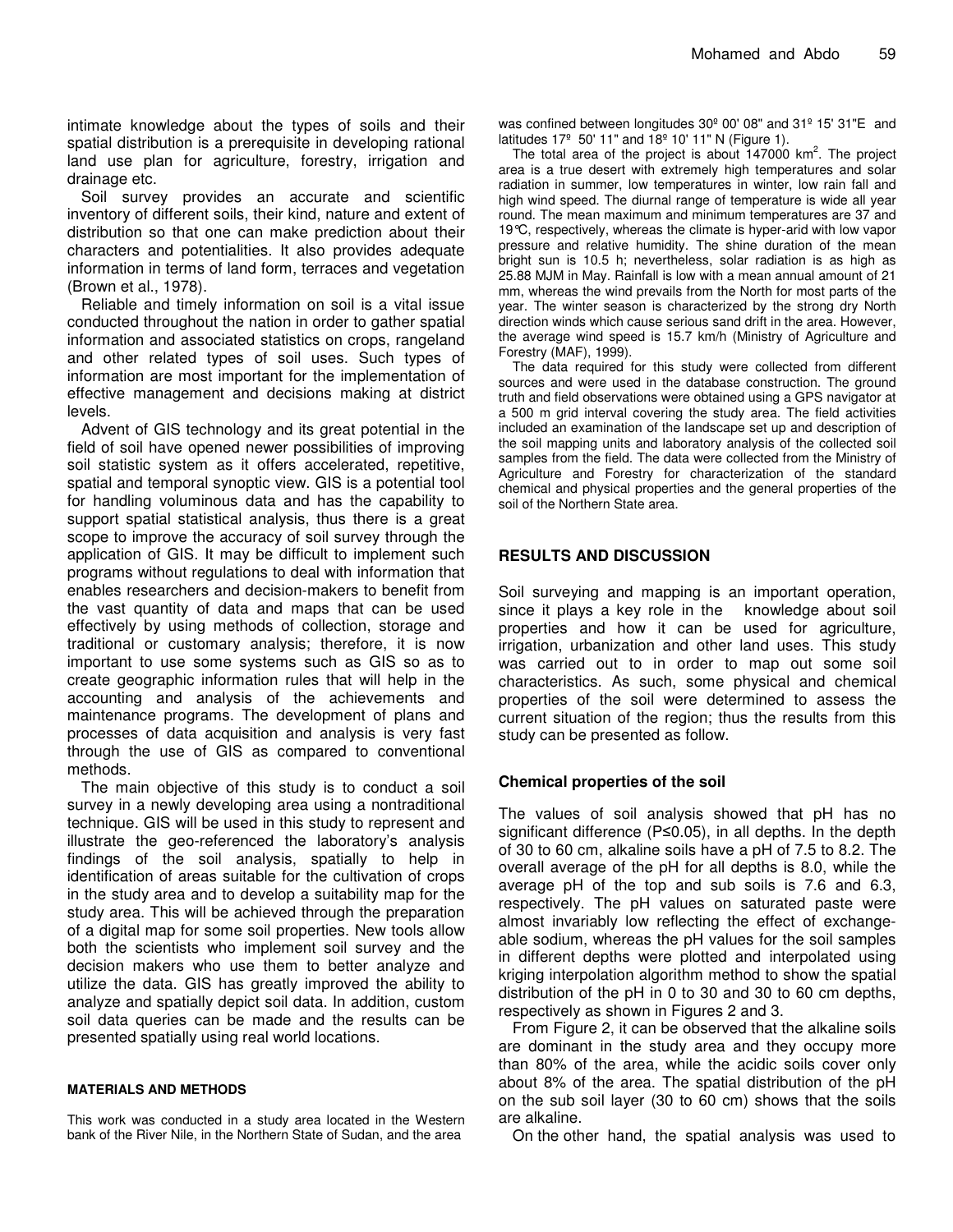

**Figure 1.** Location of El-Multagha project.



**Figure 2.** Spatial distribution of the pH in 0 to 30 cm depth.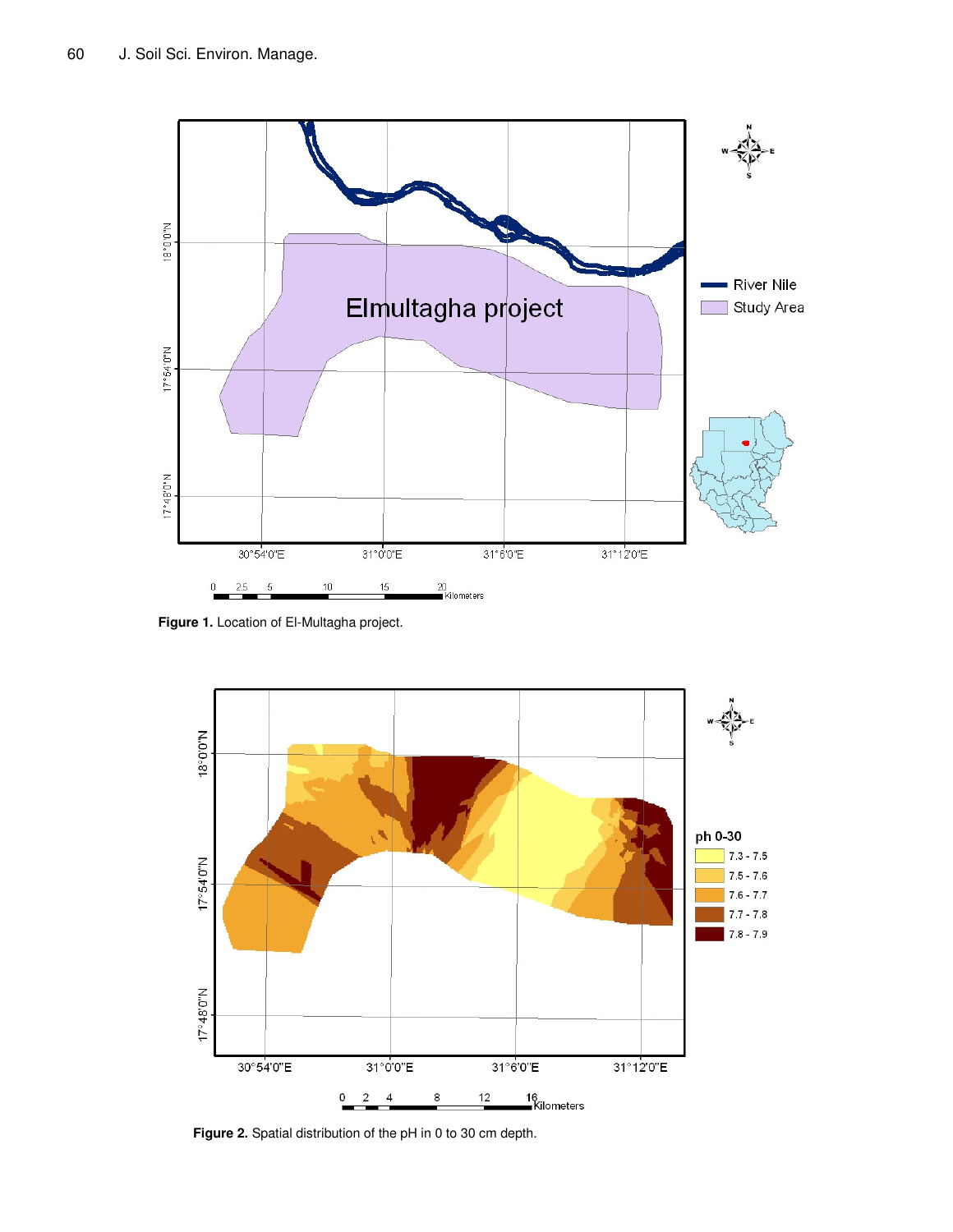

**Figure 3.** Spatial distribution of the pH in 30 to 60 cm depth.

show the distribution of the EC in the study area as shown in Figures 4 and 5 for the depths of 0 to 30 cm and 30 to 60 cm, respectively. From Figure 4, it can be observed that the non saline soils covered the majority of the soil, and this means the top layer of the soil (0 to 30 cm) in the study area is fertile and suitable for agriculture. From the same figure, the salty soil represent less than 5% of the soil and medium salinity covering 2%, while the high salt soils cover only 0.35% of the area.

In the depth of 30 to 60 cm, the non saline soil covers 90**%** of the area, while the saline soil represents 7% as shown in Figure 5. However, medium salinity soil represents 1.5% of the area and very saline soils covers only 0.50**%** of the area.

The results from soil samples analysis for sodium adsorption ratio (SAR) were plotted and spatially analyzed to show the distribution of SAR in the study area. Hence, Figures 6 and 7 show the spatial distribution of SAR.

From these figures, it can be observed that the majority of soils have less than 4 and less than 8 of the SAR in the depths of 0 to 30 cm and 30 to 60 cm, respectively. From Figure 6, the non sodic soils cover about 77% of the soils, while it covers 80% of the lower depth (Figure 7). Results showed that there were no statistical significant differences in SAR in the different depths.

#### **Soil physical properties**

Soil texture is one of the most important characteristic which influences the physical properties of the soil and

has great significance in land use and management. The results show no significant difference in soil texture in different layers. Table 1 shows the soil texture in the different layers, while Figure 8 represents the spatial distribution of the soil texture in the study area.

No quantities measurements were made for soil structures and so reliance must be placed on qualitative field assessment. Generally, there are marked structure differences between the top and second horizon, which is usually a direct reflection of soil texture and moisture, though salinity also has some effect. The soils were almost invariably dry in close proximity to the surface and almost dry or only slightly moist at depth. The soils tended to become harder or firmer down the profile, being soft to slightly hard in the top 15 to 20 cm, and becoming hard or firm below 50 cm. Below 50 to 90 cm, where the sub soils are calcareous matrix, the consistency becomes very hard and usually remains very hard or extremely hard (Younis, 1985).

#### **Land capability classification**

Three classes were recognized in the capability order as S1, S2 and S3 and two classes in the unsuitable order as N1 and N2. Figure 9 shows the spatial distribution of the land suitability classes.

#### **Conclusion**

The outcomes from this study refer to the effective role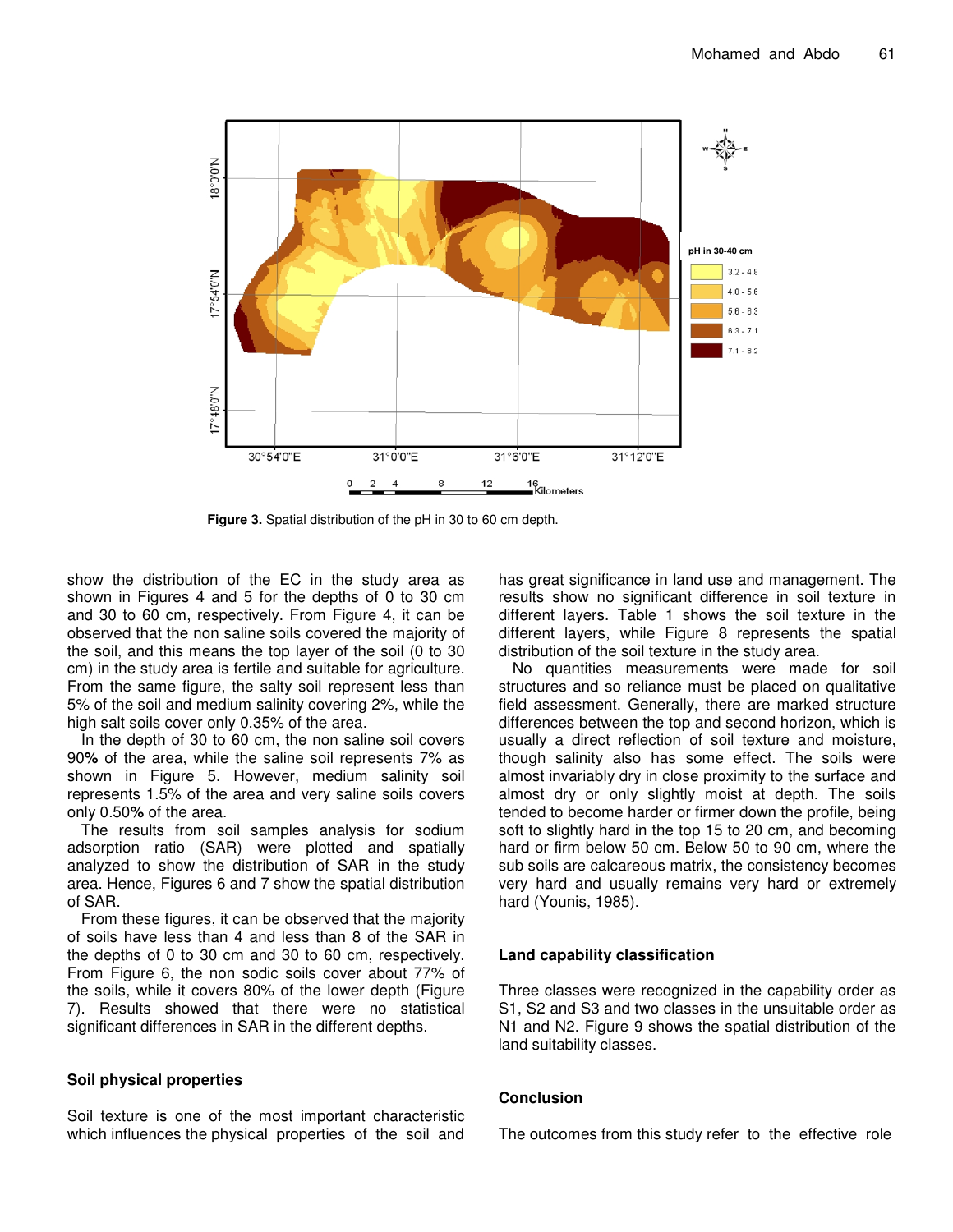

**Figure 4.** Spatial distribution of EC in 0 to 30 cm depth.



**Figure 5.** Spatial distribution of EC in 30 to 60 cm depth.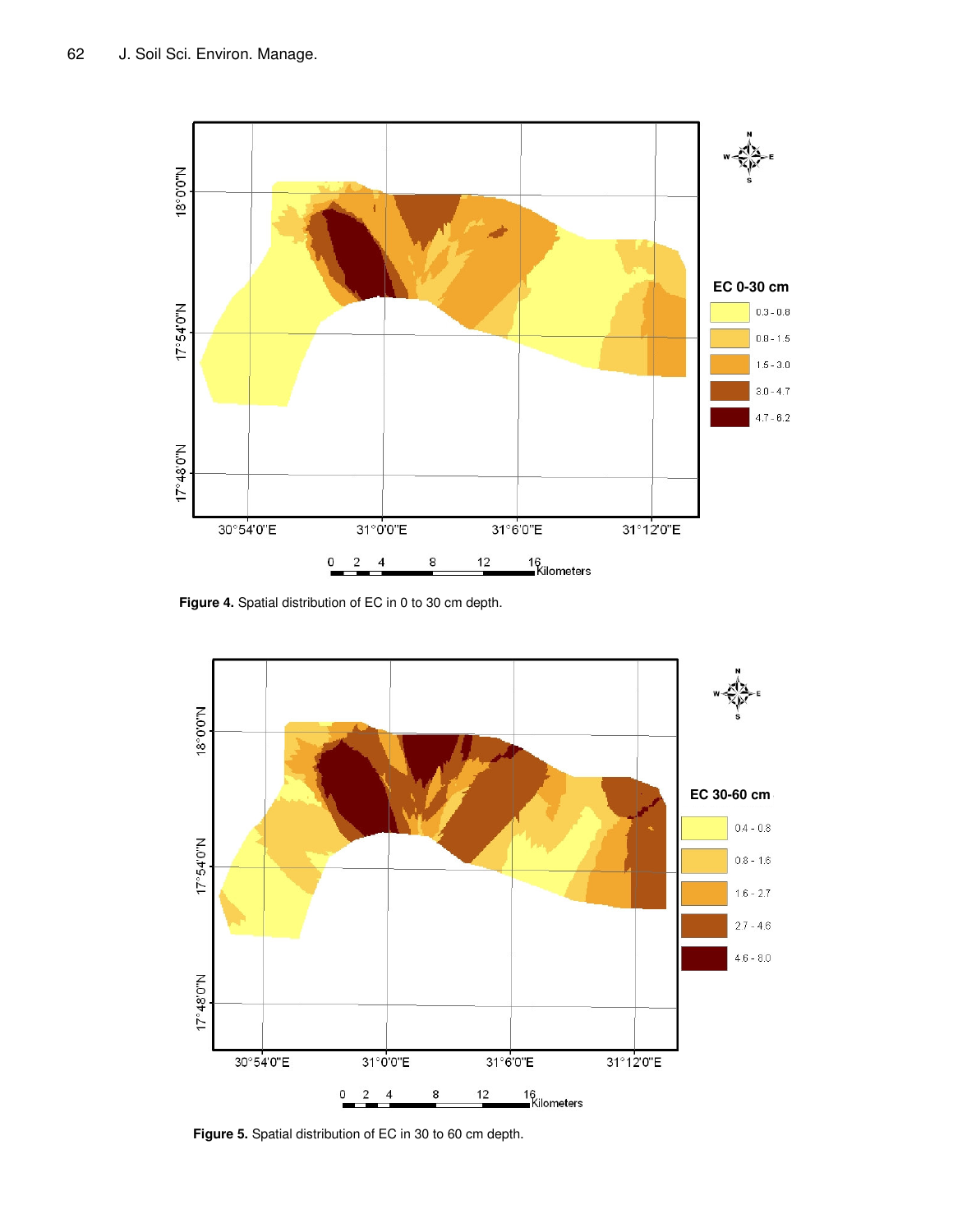

**Figure 6.** Spatial distribution of SAR in 0 to 30 cm depth.



**Figure 7.** Spatial distribution of SAR in 30 to 60 cm depth.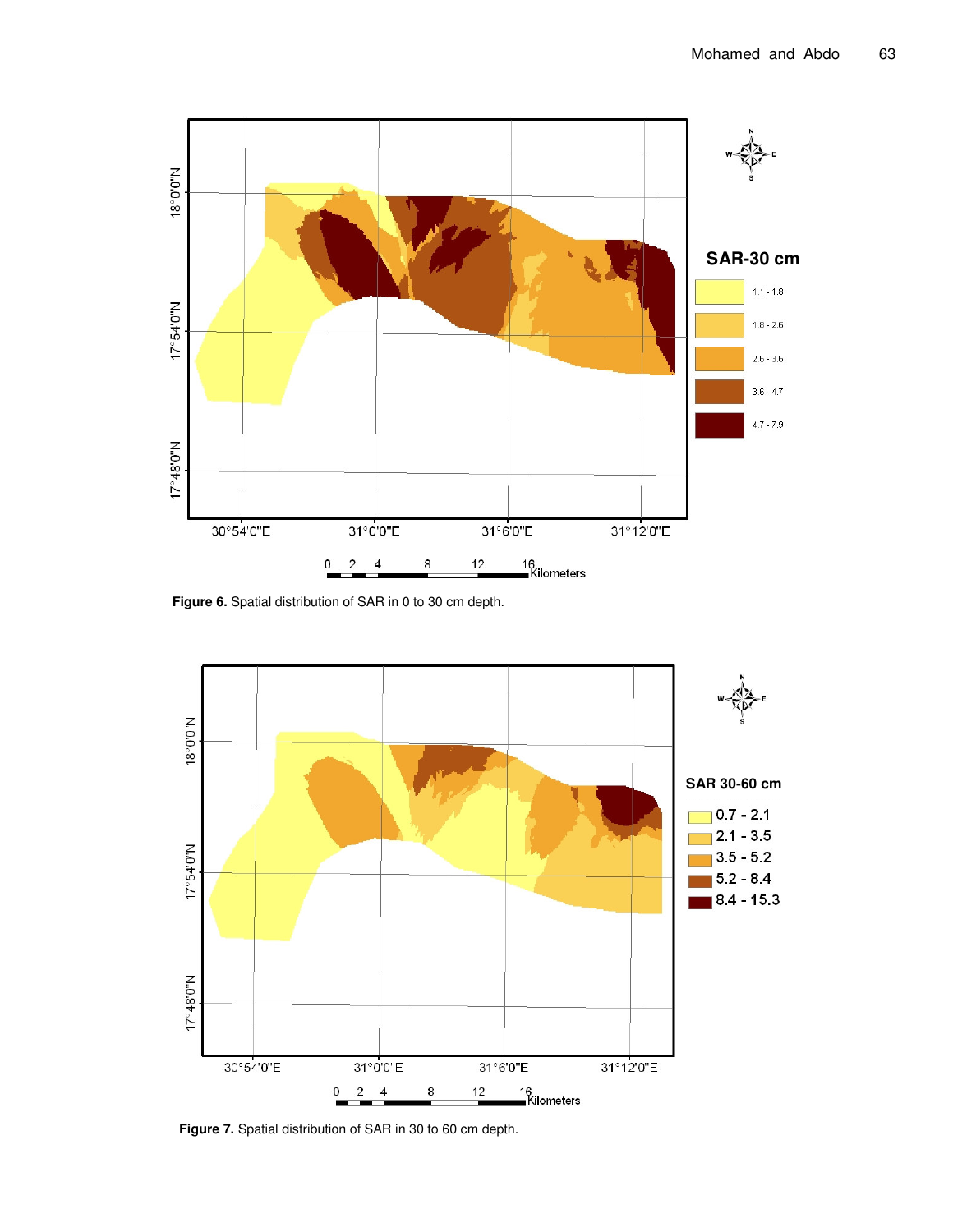**Table 1.** Soil particle size distribution in different depths.





**Figure 8.** Spatial distribution of soil texture in the study area.

![](_page_6_Figure_5.jpeg)

**Figure 9.** Spatial distribution of the land capability classes.